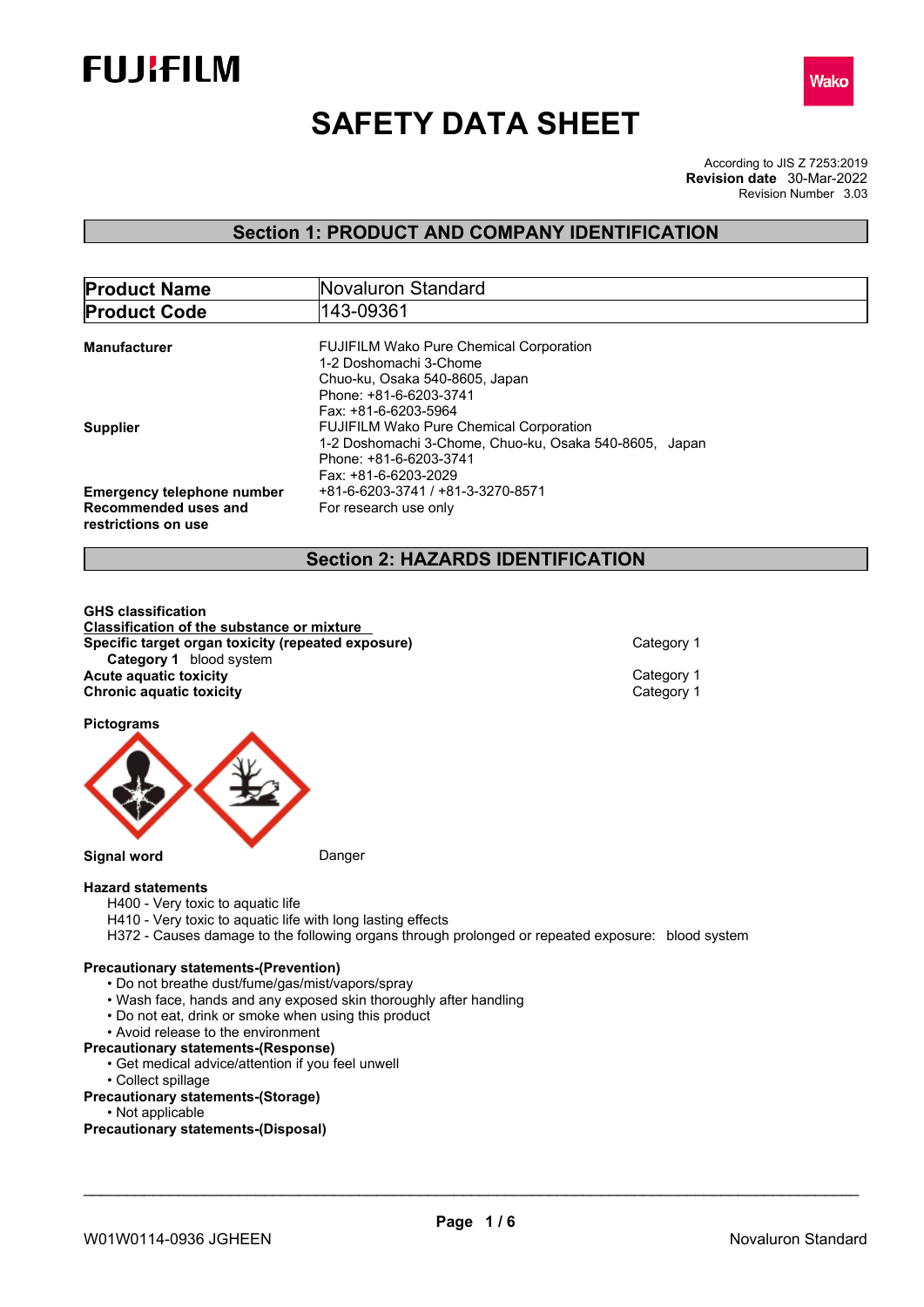• Dispose of contents/container to an approved waste disposal plant

# **Others**

# **Other hazards** Not available

# **Section 3: COMPOSITION/INFORMATION ON INGREDIENTS**

**Single Substance or Mixture** Substance

#### **Formula** C17H9ClF8N2O4

| <b>Chemical Name</b>        | Weight-%   | Molecular weight                             | <b>ENCS</b> | <b>ISHL</b><br>No.          | <b>CAS RN</b>     |
|-----------------------------|------------|----------------------------------------------|-------------|-----------------------------|-------------------|
| Novalron                    | 98.0       | 492.70                                       | N/A         | nnn<br>140<br>-31-<br>ں ے ے | 14-46-6<br>116714 |
| <b>ISHL No.:</b><br>Note on | -in<br>the | : table means announced chemical substances. |             |                             |                   |

**Impurities and/or Additives:** Not applicable

# **Section 4: FIRST AID MEASURES**

#### **Inhalation**

Remove to fresh air. If symptoms persist, call a physician.

#### **Skin contact**

Wash off immediately with soap and plenty of water. If symptoms persist, call a physician.

#### **Eye contact**

IF IN EYES: Rinse cautiously with water for several minutes. Remove contact lenses, if present and easy to do. Continue rinsing. Immediate medical attention is required.

#### **Ingestion**

Rinse mouth. Never give anything by mouth to an unconscious person. Call a physician or poison control center immediately. Do not induce vomiting without medical advice.

#### **Protection of first-aiders**

Use personal protective equipment as required.

# **Section 5: FIRE FIGHTING MEASURES**

#### **Suitable extinguishing media**

Water spray (fog), Carbon dioxide (CO2), Foam, Extinguishing powder, Sand

#### **Unsuitable extinguishing media**

No information available

### **Specific hazards arising from the chemical product**

Thermal decomposition can lead to release of irritating and toxic gases and vapors.

### **Special extinguishing method**

# No information available

# **Special protective actions for**

**fire-fighters**

Use personal protective equipment as required.Firefighters should wear self-contained breathing apparatus and full firefighting turnout gear.

# **Section 6: ACCIDENTAL RELEASE MEASURES**

#### **Personal precautions, protective equipment and emergency procedures**

For indoor, provide adequate ventilation process until the end of working. Deny unnecessary entry other than the people involved by, for example, using a rope. While working, wear appropriate protective equipments to avoid adhering it on skin, or inhaling the gas. Work from windward, and retract the people downwind.

#### **Environmental precautions**

To be careful not discharged to the environment without being properly handled waste water contaminated.

## **Methods and materials for contaminent and methods and materials for cleaning up**

Sweep up and gather scattered particles, and collect it in an empty airtight container.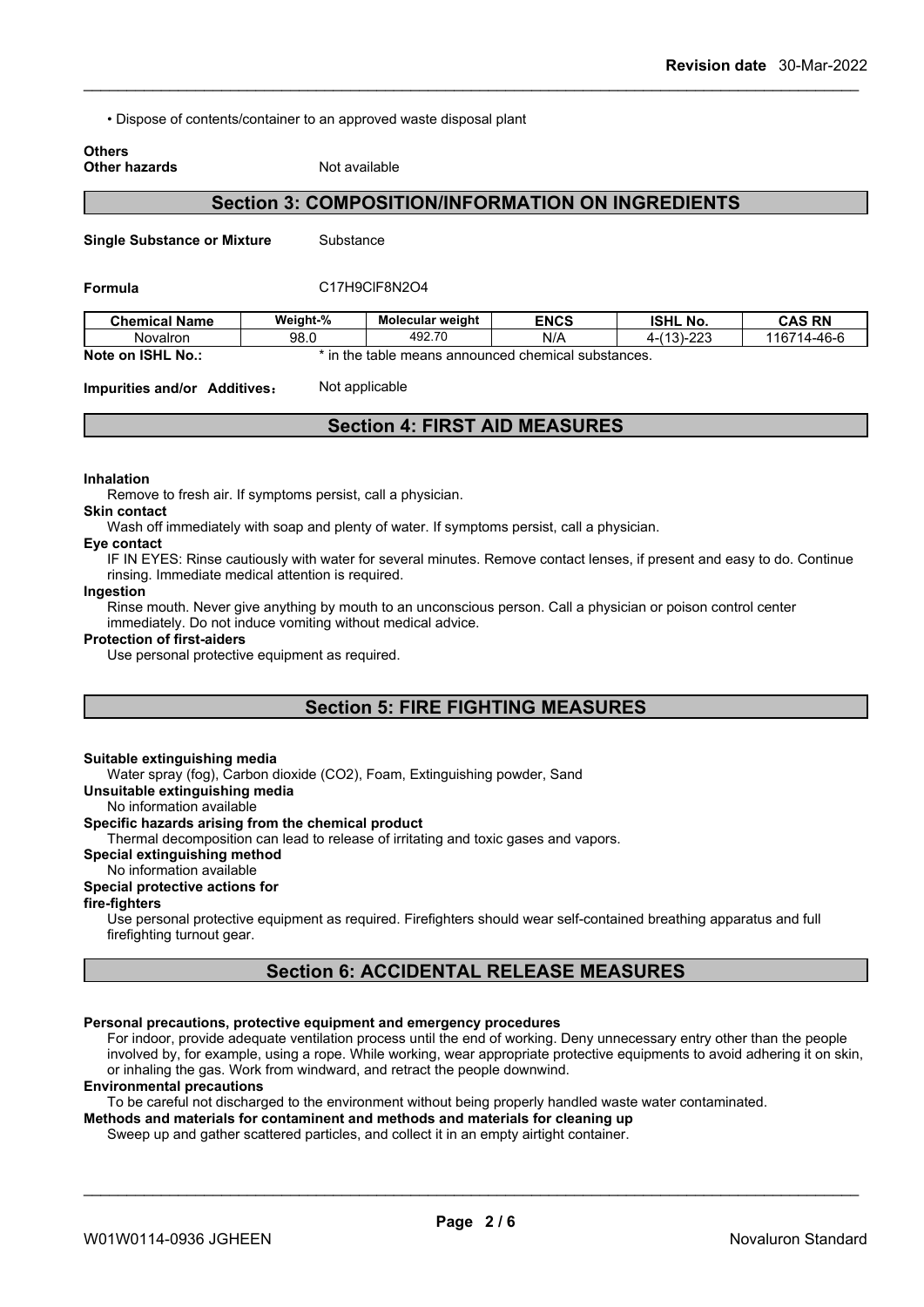#### **Recoverly, neutralization** No information available

#### **Secondary disaster prevention measures**

Clean contaminated objects and areas thoroughly observing environmental regulations.

# **Section 7: HANDLING AND STORAGE**

# **Handling**

#### **Technical measures**

Avoid contact with strong oxidizing agents. Use with local exhaust ventilation.

#### **Precautions**

Do not rough handling containers, such as upsetting, falling, giving a shock, and dragging Prevent leakage, overflow, and scattering. Not to generate steam and dust in vain. Seal the container after use. After handling, wash hands and face, and then gargle In places other than those specified, should not be smoking or eating and drinking Should not be brought contaminated protective equipment and gloves to rest stops Deny unnecessary entry of non-emergency personnel to the handling area

#### **Safety handling precautions**

Avoid contact with skin, eyes or clothing. Use personal protective equipment as required.

#### **Storage**

**Safe storage conditions**

**Safe** packaging material **Incompatible substances** Strong oxidizing agents

**Storage conditions** Keep container protect from light tightly closed. Store in a cool (2-10 °C) place.<br>Safe nackaging material Glass

# **Section 8: EXPOSURE CONTROLS/PERSONAL PROTECTION**

#### **Engineering controls**

In case of indoor workplace, seal the source or use a local exhaust system. Provide the safety shower facility, and handand eye-wash facility. And display their position clearly.

**Exposure limits** This product, as supplied, does not contain any hazardous materials with occupational exposure limits established by the region specific regulatory bodies.

#### **Personal protective equipment**

**Respiratory protection** Dust mask **Hand protection** Protection gloves **Eye protection** protective eyeglasses or chemical safety goggles **Skin and body protection** Long-sleeved work clothes

**General hygiene considerations**

Handle in accordance with good industrial hygiene and safety practice.

# **Section 9: PHYSICAL AND CHEMICAL PROPERTIES**

| Form                                                   |                             |
|--------------------------------------------------------|-----------------------------|
| Color                                                  | white                       |
| Appearance                                             | crystalline powder - powder |
| Odor                                                   | no data available           |
| Melting point/freezing point                           | 176 - 180 °C                |
| Boiling point, initial boiling point and boiling range | no data available           |
| <b>Flammability</b>                                    | no data available           |
| <b>Evaporation rate:</b>                               | no data available           |
| Flammability (solid, gas):                             | no data available           |
| Upper/lower flammability or                            |                             |
| explosive limits                                       |                             |
| Upper:                                                 | no data available           |
| Lower:                                                 | no data available           |
| <b>Flash point</b>                                     | no data available           |
| <b>Auto-ignition temperature:</b>                      | no data available           |
| Decomposition temperature:                             | no data available           |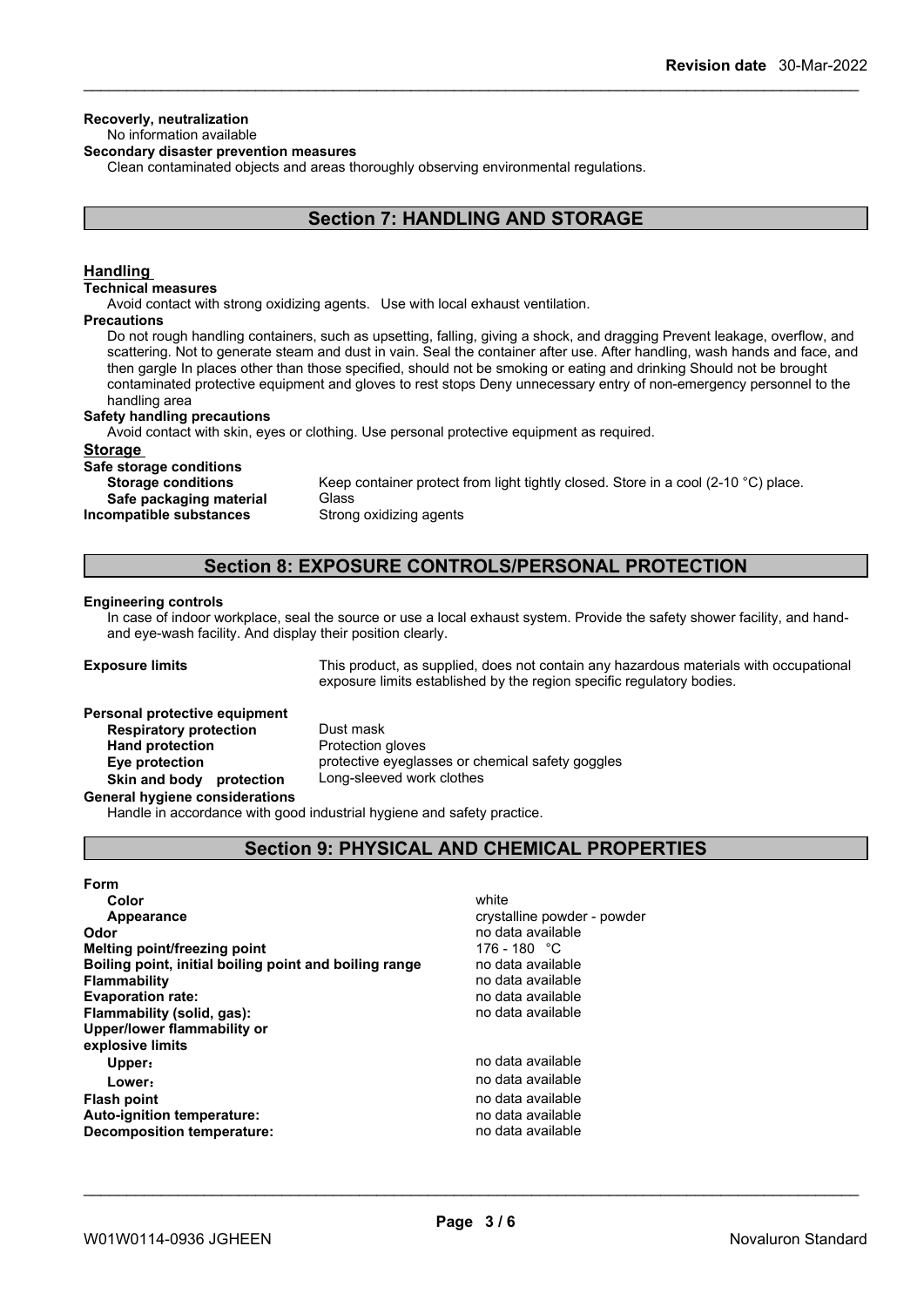**pH** no data available<br> **Viscosity (coefficient of viscosity)** entity and data available **Viscosity** (coefficient of viscosity) **Dynamic viscosity**<br> **Solubilities**<br> **Solubilities**<br> **Solubilities** 

**n-Octanol/water partition coefficient:(log Pow)** 4.3 **Vapour pressure**<br> **Specific Gravity / Relative density**<br> **Specific Gravity / Relative density**<br> **Property** and the notata available **Specific Gravity / Relative density Vapour density**<br> **Particle characteristics**<br> **Particle characteristics**<br> **Particle characteristics Particle characteristics** 

Ethanol, acetone : soluble . water : practically insoluble,or insoluble .

# **Section 10: STABILITY AND REACTIVITY**

#### **Stability**

**Reactivity** no data available<br> **Chemical stability** May be altered by May be altered by light. **Hazardous reactions** None under normal processing **Conditions to avoid** Extremes of temperature and direct sunlight **Incompatible materials** Strong oxidizing agents **Hazardous decomposition products** Carbon monooxide (CO), Carbon dioxide (CO2), Nitrogen oxides (NOx), Halides

# **Section 11: TOXICOLOGICAL INFORMATION**

#### **Acute toxicity**

| <b>Chemical Name</b> | <b>D50</b><br>)ral                                  | <b>_D50</b><br>Dermal   | <b>.C50</b><br>ınna<br>нэн |
|----------------------|-----------------------------------------------------|-------------------------|----------------------------|
| <b>Novalron</b>      | $\overline{\phantom{0}}$<br>$\sim$<br>ˈRat<br>ma/ko | (Rat)<br>nnn<br>∕ ma∕ko | (Rat)<br>-4h<br>ั ma/m∘ .  |

| <b>Chemical Name</b> | Acute toxicity -oral- source | Acute toxicity -dermal- source Acute toxicity -inhalation gas- |                          |
|----------------------|------------------------------|----------------------------------------------------------------|--------------------------|
|                      | information                  | information                                                    | source information       |
| Novalron             | Based on the NITE GHS        | Based on the NITE GHS                                          | Based on the NITE GHS    |
|                      | classification results.      | classification results.                                        | Iclassification results. |

| <b>Chemical Name</b> | <b>Acute toxicity -inhalation</b> |                          | Acute toxicity -inhalation dust-  Acute toxicity -inhalation mist- |
|----------------------|-----------------------------------|--------------------------|--------------------------------------------------------------------|
|                      | vapor-source information          | source information       | source information                                                 |
| Novalron             | Based on the NITE GHS             | Based on the NITE GHS    | Based on the NITE GHS                                              |
|                      | Iclassification results.          | Iclassification results. | Iclassification results.                                           |

#### **Skin irritation/corrosion**

| <b>Chemical Name</b>                     | Skin corrosion/irritation source information         |
|------------------------------------------|------------------------------------------------------|
| <b>Novalron</b>                          | Based on the NITE GHS classification results.        |
| Serious eye damage/ irritation           |                                                      |
| <b>Chemical Name</b>                     | Serious eye damage/irritation source information     |
| Novalron                                 | Based on the NITE GHS classification results.        |
| <b>Respiratory or skin sensitization</b> |                                                      |
| <b>Chemical Name</b>                     | Respiratory or Skin sensitization source information |
| <b>Novalron</b>                          | Based on the NITE GHS classification results.        |
| Reproductive cell mutagenicity           |                                                      |
| <b>Chemical Name</b>                     | germ cell mutagencity source information             |
| <b>Novalron</b>                          | Based on the NITE GHS classification results.        |
| Carcinogenicity                          |                                                      |
| <b>Chemical Name</b>                     | <b>Carcinogenicity source information</b>            |
| <b>Novalron</b>                          | Based on the NITE GHS classification results.        |

**Reproductive toxicity**

**Chemical Name Reproductive toxicity source information**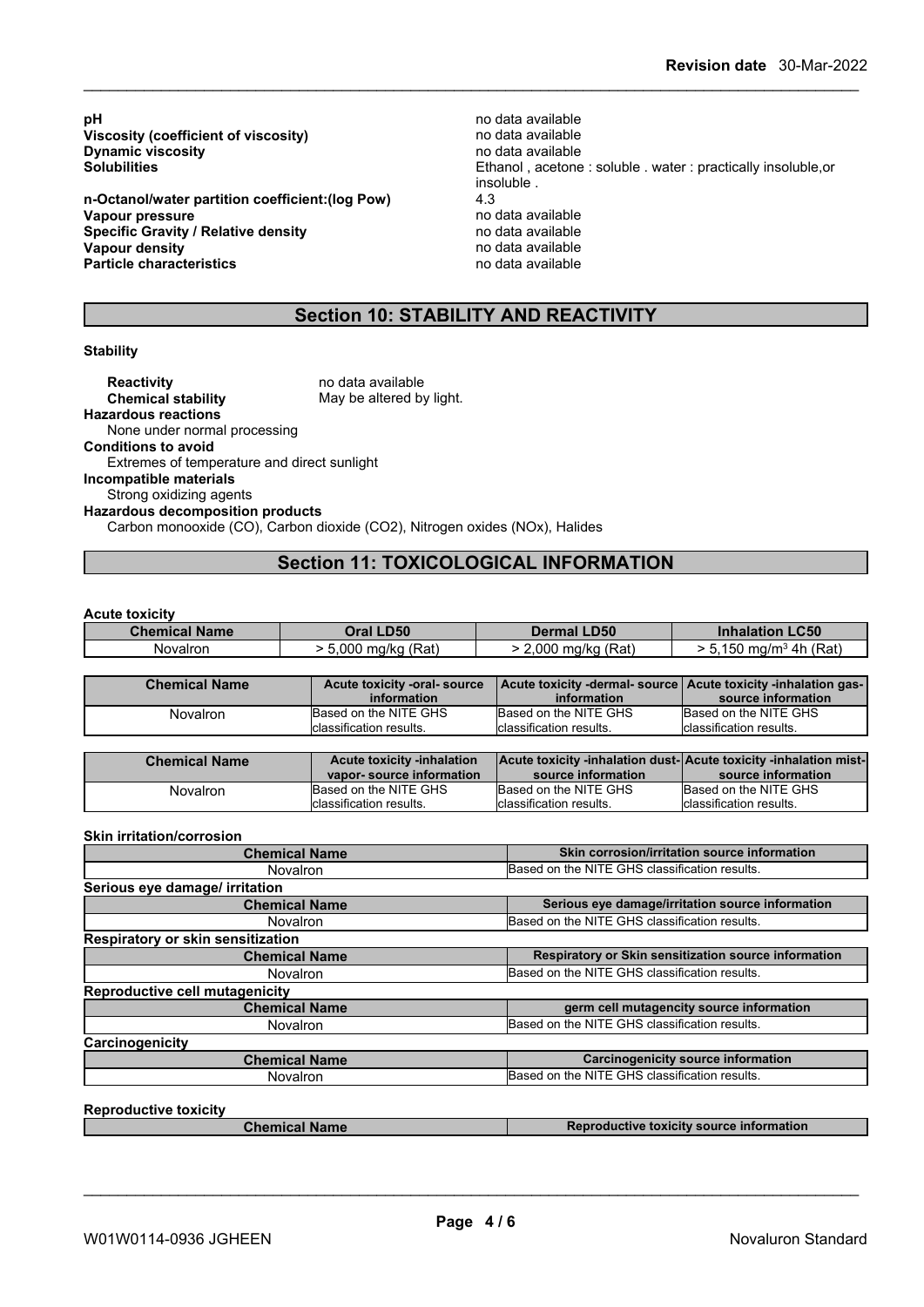| Novalron                      | Based on the NITE GHS classification results. |
|-------------------------------|-----------------------------------------------|
| <b>STOT-single exposure</b>   |                                               |
| <b>Chemical Name</b>          | STOT -single exposure- source information     |
| <b>Novalron</b>               | Based on the NITE GHS classification results. |
| <b>STOT-repeated exposure</b> |                                               |
| <b>Chemical Name</b>          | STOT -repeated exposure- source information   |
| Novalron                      | Based on the NITE GHS classification results. |
| <b>Aspiration hazard</b>      |                                               |
| <b>Chemical Name</b>          | <b>Aspiration Hazard source information</b>   |
| Novalron                      | Based on the NITE GHS classification results. |

# **Section 12: ECOLOGICAL INFORMATION**

#### **Ecotoxicity**

| <b>Chemical Name</b> | Algae/aquatic plants | <b>Fish</b> | Crustacea                                     |
|----------------------|----------------------|-------------|-----------------------------------------------|
| Novalron             | N/A                  | N/A         | <b>LC50</b><br><sup>.</sup> Mysidopsis bahia  |
|                      |                      |             | ppb 96h<br>$\overline{\phantom{a}}$<br>v. 1 v |

#### **Other data**

| <b>Chemical Name</b> | Short-term (acute) hazardous to the<br>aquatic environment source<br>information | Long-term (chronic) hazardous to the<br>aquatic environment source<br>information |
|----------------------|----------------------------------------------------------------------------------|-----------------------------------------------------------------------------------|
| Novalron             | Based on the NITE GHS classification                                             | Based on the NITE GHS classification                                              |
|                      | lresults.                                                                        | <i><b>Iresults.</b></i>                                                           |

**Persistence and degradability** No information available **Mobility in soil**<br> **Hazard to the ozone layer** Mo information available<br>
No information available **Hazard** to the ozone layer

**Bioaccumulative potential** Bioaccumulative potential LD50(orl,rat);500mg/kg

# **Section 13: DISPOSAL CONSIDERATIONS**

### **Waste from residues**

Disposal should be in accordance with applicable regional, national and local laws and regulations. **Contaminated container and contaminated packaging**

Disposal should be in accordance with applicable regional, national and local laws and regulations.

# **Section 14: TRANSPORT INFORMATION**

| <b>ADR/RID</b>                 |                                                               |
|--------------------------------|---------------------------------------------------------------|
| UN number                      | UN3077                                                        |
| Proper shipping name:          | Environmentally hazardous substance, solid, n.o.s. (Novalron) |
| UN classfication               | 9                                                             |
| <b>Subsidiary hazard class</b> |                                                               |
| Packing group                  | Ш                                                             |
| <b>Marine pollutant</b>        | Yes                                                           |
| <b>IMDG</b>                    |                                                               |
| UN number                      | UN3077                                                        |
| Proper shipping name:          | Environmentally hazardous substance, solid, n.o.s. (Novalron) |
| UN classfication               | 9                                                             |
| <b>Subsidiary hazard class</b> |                                                               |
| Packing group                  | Ш                                                             |
| <b>Marine pollutant (Sea)</b>  | Yes                                                           |
| Transport in bulk according to | No information available                                      |
| Annex II of MARPOL 73/78 and   |                                                               |
| the IBC Code                   |                                                               |
| IATA                           |                                                               |